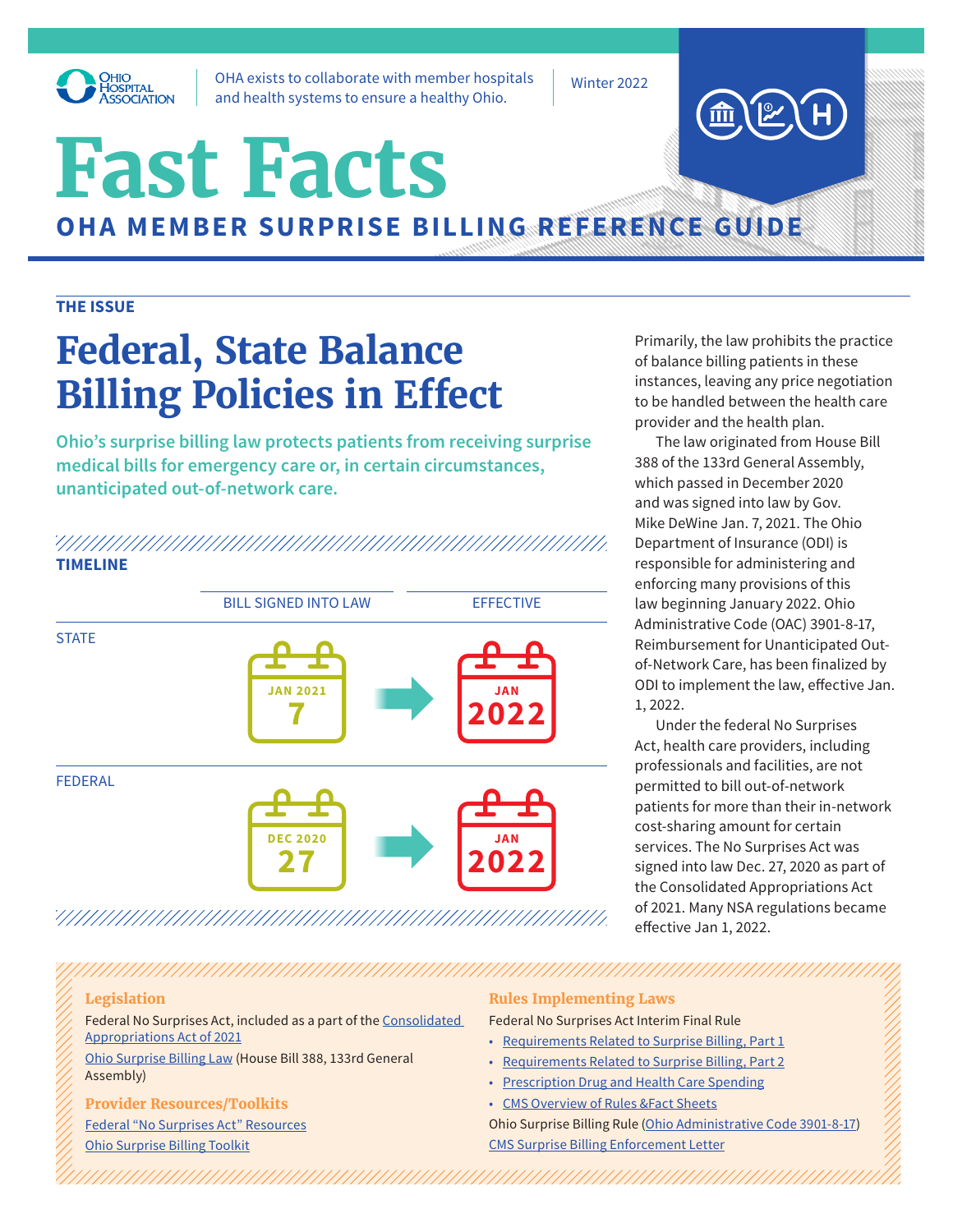# **Q&AQ&AQ&AQ&AQ&AQ&AQ&A**

### 

#### **Q:** How Do The Laws Approach Balance Billing Patients?

**A:** Under both state and federal laws, health care providers are prohibited from billing out-of-network patients for more than their in-network cost-sharing amount, or balance billing, for certain services. This includes health care professionals, facilities and ground ambulances.

#### **THE PROVISIONS APPLY IN THESE SCENARIOS:**



- 1. A covered person receives **emergency services** (using the prudent layperson standard for seeking such services) from an out-ofnetwork provider at either an out-of-network or in-network facility.
- 2. A covered person receives **non-emergency services** from an outof-network provider at an in-network facility.
- 3. **Clinical laboratory** services are provided by an out-of-network provider, but were ordered by an in-network provider, shall be considered protected under Ohio's surprise billing law, unless the provider rendering the laboratory services discloses its network status in writing to the covered person before the services are provided.
- 4. Under federal regulations, individuals covered under Medicaid and Medicare plans are already protected from balance billing.
- 5. For health plans that do not have networks (e.g., reference-based plans), the laws only apply for emergency services as there would never be out-of-network providers providing services at in-network facilities because these plans do not have any in-network providers or facilities.

#### **THE PROVISIONS DO NOT APPLY IN THESE SCENARIOS:**

- 1. The covered person receives non-emergency services from an out-of-network provider at an out-of-network facility (i.e., usually scheduled services)
- 2. Federal and state regulations permit patients to waive balance billing protections if the out-of-network provider obtains the patient's consent for certain scheduled services provided by an outof-network provider at an in-network facility.
- 3. Federal regulation permits patients to waive balance billing protections for post-stabilization services.

# **Expect Updates**

This document will be updated and shared with members as we gather additional guidance and gain experience on how the provisions of the state and federal surprise billing regulations operate. Questions remain around implementation requirements for both state and federal regulations. Members are encouraged to put forth their best effort to abide by the regulations. It is understood that there will be immense growing pains as all parties determine how to implement these requirements appropriately.

OHA will continue our engagement with the relevant regulatory agencies as needed to address issues with implementation.

#### **Q:** Which Law is Primary— Federal or State?

**A:** In general, the No Surprises Act will supersede state laws. If the state law is less protective than the federal law, the federal law may wrap around the state law to provide comprehensive protection.

**EXAMPLE:** When a patient receives both emergency and poststabilization services and the state law only provides protections for the emergency services, the state law protections apply for the emergency services, and the federal law applies to the remainder of the care (up to the limits in federal law and regulations).

#### 

#### **Q:** What Are Limits of Notice and Consent?

**A:** The federal law prohibits the use of notice and consent for certain services, including:

- 1. Emergency services (with the exception of some services provided poststabilization)
- 2. Items or services that are delivered as a result of an unforeseen urgent medical need that arises during a procedure for which notice and consent was received
- 3. Items and services for which no innetwork provider is available in the facility
- 4. Certain ancillary services

Providers do not need to use the notice and consent process in instances where the NSA patient protections do not apply, such as when both the provider and facility are outof-network, for non-emergency care.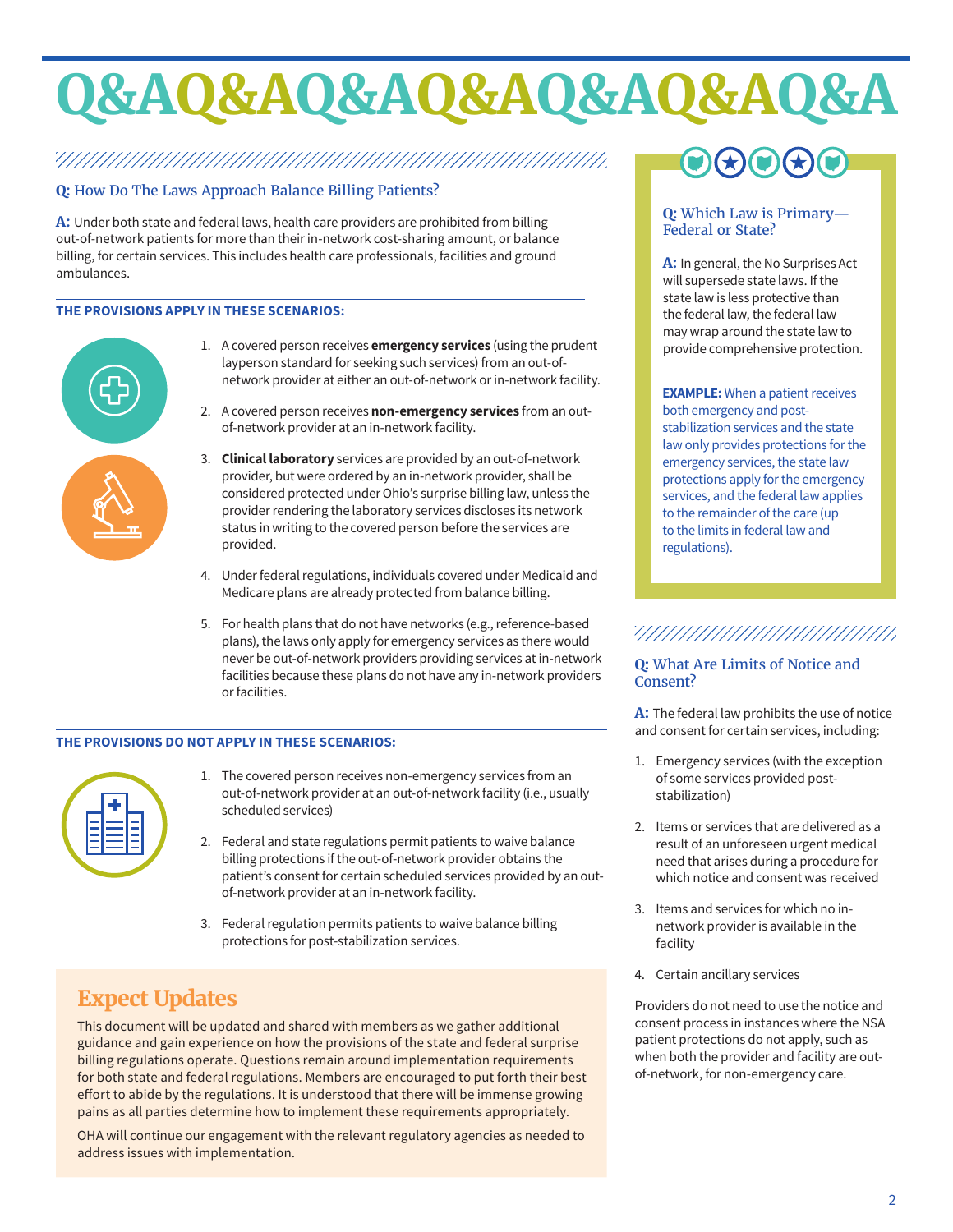### 

#### **Q:** How Do Providers Secure Payment For Unanticipated Out-Of-Network Care?

**A:** Under state law, a request for reimbursement for unanticipated outof-network care by the provider must include:

- 1. Sufficient information for the health plan issuer to identify the facility where a health care service was provided, and
- 2. Sufficient information for the health plan issuer to identify a request for reimbursement where the provider has met the good faith estimate requirement and affirmative consent conditions contained in division (E)(1) of section 3902.51 of the Revised Code.

Federal legislation defers to state law or policy for reimbursement for out-of-network services. Under federal and state regulations, health plan issuers are required to make an initial payment for unanticipated out-of-network care directly to providers within 30 calendar days of the date the claim is received.

# 

#### **Q:** What If The Provider Disagrees With The Payer's Reimbursement Rate?

**A:** Providers must notify the health plan issuer of their intent to negotiate reimbursement within 30 business days of receiving reimbursement for unanticipated out-of-network care. Failure to notify the health plan issuer of an intent to negotiate with 30 business days is considered acceptance of the health plan issuer's reimbursement.

#### 

#### **Q:** What Reimbursement Rates Apply For Unanticipated Out-Of-Network Care?

**A:** House Bill 388 established the default reimbursement rate for unanticipated out-of-network care as the greatest of the in-network rate, the out-of-network rate or the Medicare rate.

State regulation requires the health plan issuers to include remark codes on the remittance advice to identify that the payment is "the greatest of three" potential amounts. Providers are encouraged to use the remittance advice remark codes to flag eligible claims for immediate review to determine whether negotiation is necessary.

# 

#### **Q:** When Are Third Parties Involved?

**A:** If a provider and health plan cannot agree on reimbursement within 30 days of the initial payment from the health plan issuer to the provider, either party may pursue the independent dispute resolution, or IDR, process or arbitration process to use an independent contracted arbitration entity to determine payment.

Each party will then provide a final offer for reimbursement and any supporting documentation to the IDR/arbitration entity for review. The IDR/arbitration entity must render a decision within 30 days. The non-prevailing party must then remit the difference in payment to the prevailing party within 30 days.

#### **QUICK VIEW**

| <b>Comparing</b><br>the State and<br><b>Federal Laws</b> | <b>FEDERAL</b><br><b>REGULATION</b>                                                                                                                                                                                                             | <b>STATE</b><br><b>REGULATION</b>                                                                                                                                                                                                                                                                            |  |
|----------------------------------------------------------|-------------------------------------------------------------------------------------------------------------------------------------------------------------------------------------------------------------------------------------------------|--------------------------------------------------------------------------------------------------------------------------------------------------------------------------------------------------------------------------------------------------------------------------------------------------------------|--|
| <b>Applicable Health</b><br>Plans                        | Health plans regulated by the federal<br>government generally will include:<br>Self-insured group plans (i.e., ERISA),<br>$\bullet$<br>including ACA grandfathered health<br>plans<br>Federal Employees Health Benefits<br>$\bullet$<br>Program | Health plans regulated by state government<br>generally will include:<br>Fully insured individual and group<br>market plans<br>Health plans regulated by the state<br>of Ohio should have the letters "ODI"<br>clearly denoted on member's insurance<br>identification card, as required by OAC<br>3901-8-17 |  |
| <b>Applicable Providers</b>                              | Hospitals, critical access hospitals,<br>$\bullet$<br>freestanding emergency departments,<br>ambulatory surgical centers<br>Providers furnishing services at a facility<br>$\bullet$<br>Air ambulances<br>٠                                     | Hospitals, critical access hospitals,<br>freestanding emergency departments<br>Providers furnishing services at a facility<br>Ground ambulances                                                                                                                                                              |  |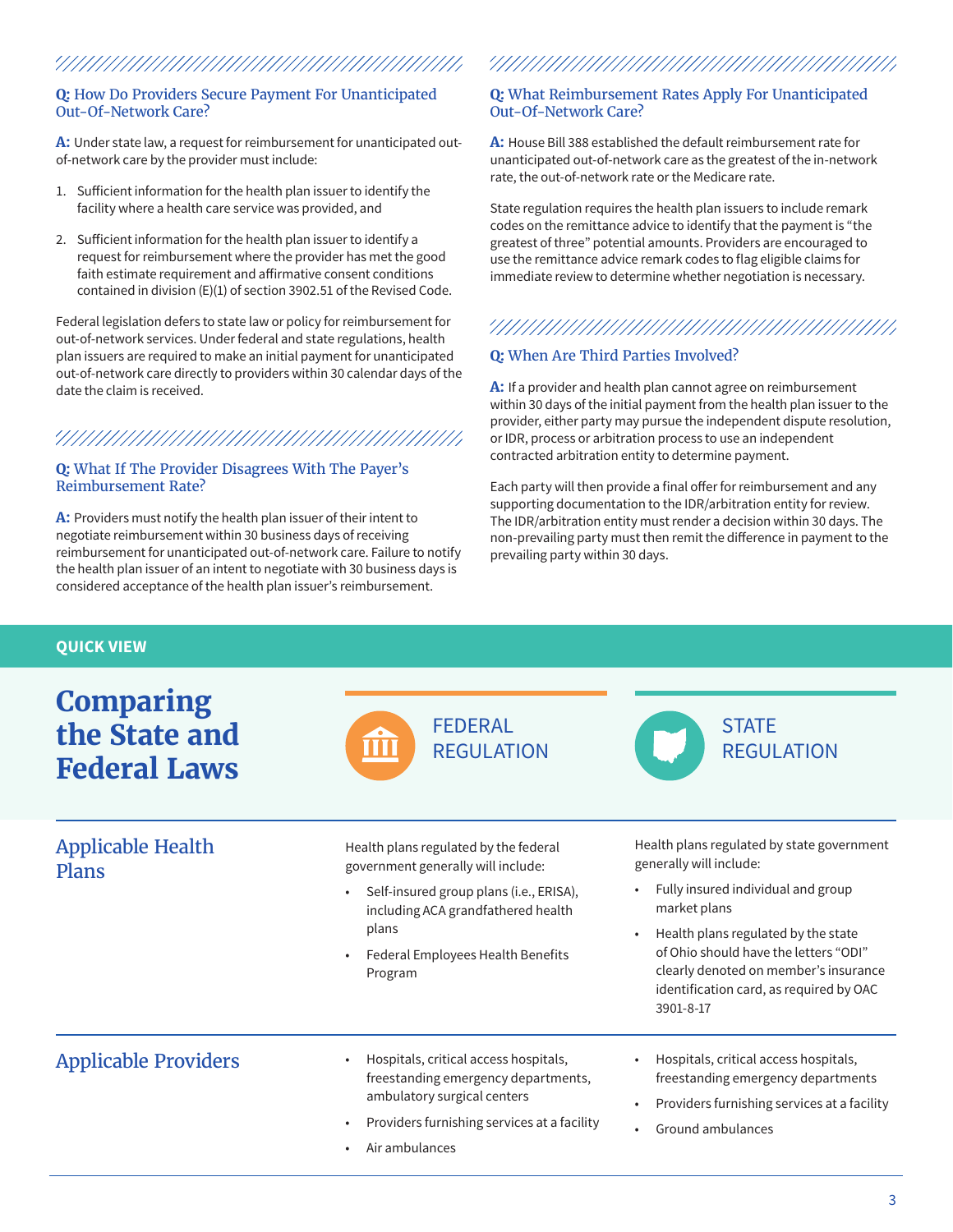# Covered Services • Emergency services





- 
- Post-stabilization services until the patient is discharged or transferred<sup>1</sup>
- Scheduled professional services when provided at an in-network facility, unless the provider obtains the patient's consent to out-of-network services
- **Emergency services**
- Clinical lab services provided by an outof-network provider but ordered by an in-network provider<sup>2</sup>
- Scheduled professional services when provided at an in-network facility, unless the provider obtains the patient's consent to out-of-network services

## Disclosure Notice Requirements

- Must be publicly available and posted on facility's public website
- One-page notice that includes information on:
	- The restrictions on providers and facilities regarding balance billing in certain circumstances
	- Any applicable state law protections against balance billing, and
	- Information on contacting appropriate state and federal agencies in the case that an individual believes that a provider or facility has violated the restrictions against balance billing
- CMS model disclosure form
- The Ohio Department of Insurance encourages the use of the CMS model disclosure form.
- Providers can use the following language for the description of Ohio's surprise billing law:

Ohioans who get health insurance through plans regulated by the Ohio Department of Insurance are also protected from receiving surprise medical bills under Ohio law. Ohio law provides the following protections when you receive unanticipated out-ofnetwork care:

- No balance billing for emergency services, including emergency services provided by an ambulance, even if they're provided out-ofnetwork.
- No balance billing by out-of-network providers at an in-network facility when you're unable to choose an innetwork provider.
- Your cost-sharing amounts, such as copayments, coinsurance, and deductibles, are limited to the amount you would pay for in-network services.

You can find additional information at Surprise Billing | Department of Insurance (ohio.gov)

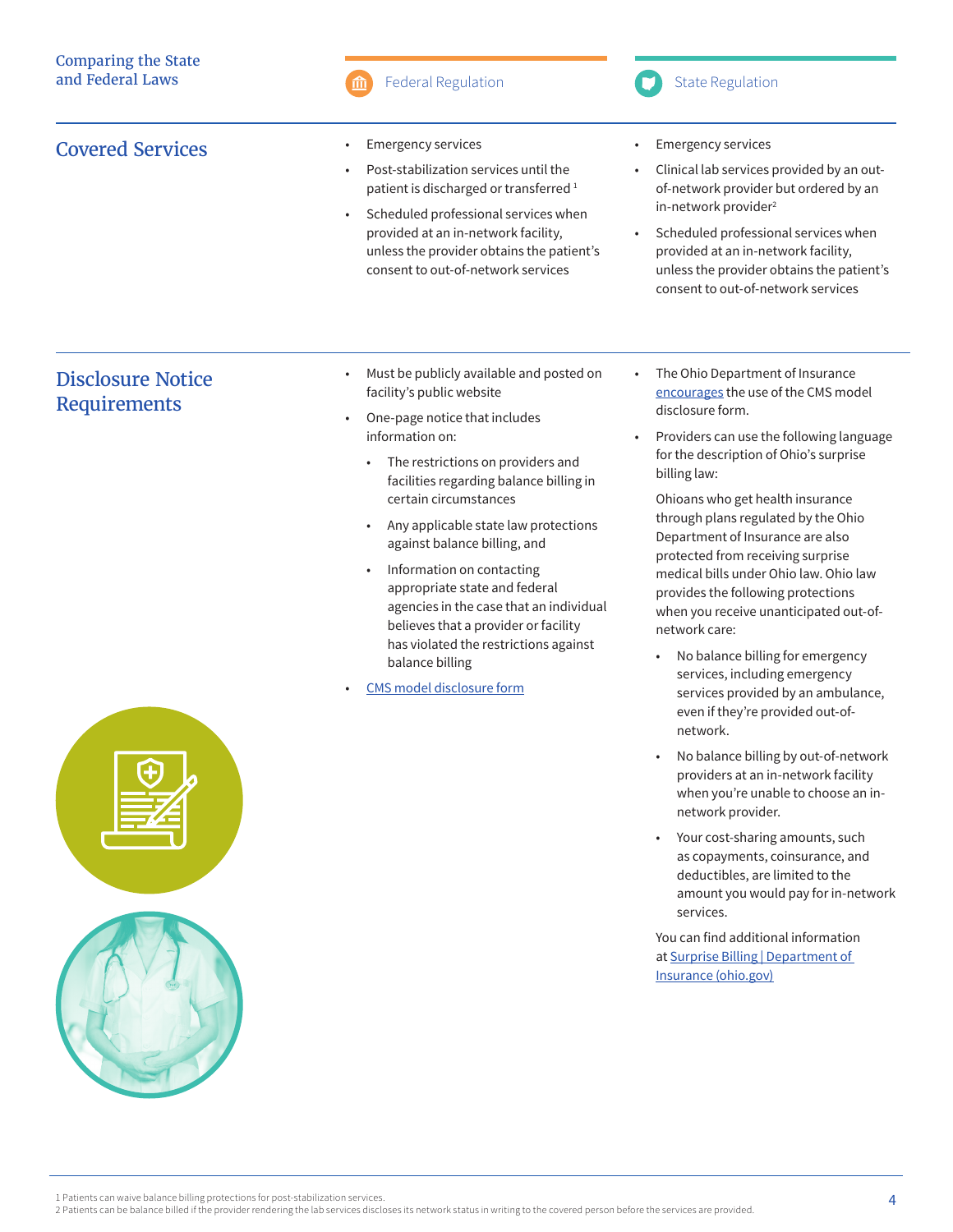#### Comparing the State and Federal Laws

# Notice and Consent Requirement



• A patient must receive the notice with the request for their consent to be balance

or treatment is to be delivered.

• For same-day services, the notice must be provided at least three hours prior to receiving the service or treatment.

billed at least 72 hours before the service

Federal Regulation **State Regulation** State Regulation

- CMS model notice and consent form
	- These documents may not be modified by providers or facilities, except as indicated in brackets or as may be necessary to reflect applicable state law.
- The notice and consent documents must be provided in the top 15 languages in a state or geographic region in which the applicable facility is located.
- The standard notice and consent documents must be given physically separate from and not attached to or incorporated into any other documents.
- The documents must not be hidden or included among other forms, and a representative of the provider or facility must be physically present or available by phone to explain the documents and estimates to the individual, and answer any questions, as necessary.

The Ohio Department of Insurance encourages the use of the CMS model notice and consent form.



# Good Faith Estimate of **Charges**

| $\Omega$ |
|----------|
|          |

- Providers are required to provide good faith estimates of all expected charges for scheduled services prior to care.
- For insured patients, the providers will transmit the good faith estimates to the patient's health plan<sup>3</sup>; the health plan will use that information to create an advanced explanation of benefits for the patient.
- For uninsured patients, the provider will send the estimates directly to the patient<sup>4</sup>.
	- The notice and consent form must include a good faith estimate of the out-of-network charges.
- The good faith estimate reflects the amount the provider or facility expects to charge for furnishing such items or services, even if the provider or facility intends to first bill the health plan/issuer.
- If the provider intends to balance bill the patient, they are required to provide a good faith estimate of the cost of the services, including the provider's charge, the estimated reimbursement by the health plan issuer, and the covered person's responsibility.
- The estimate shall contain a disclaimer that the covered person is not required to obtain the health care service at that location or from that provider and the patient must affirmatively consent to receive the services.